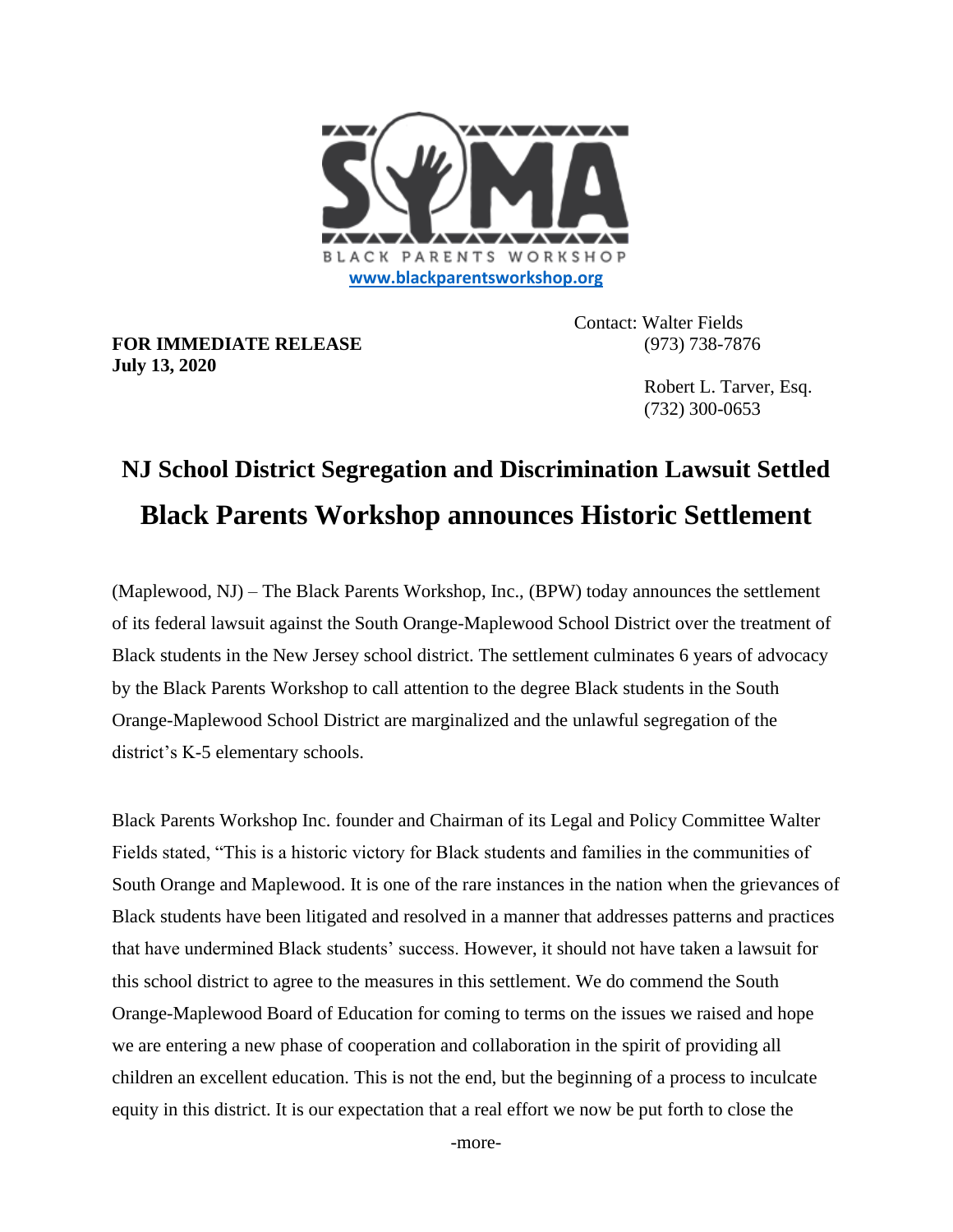unacceptable racial achievement gap in this school district. The real work now begins."

Fields added, "Black children in this community have endured a seemingly endless string of abuses. Black children have been racially profiled by police and local merchants. Black children have been assaulted by the police. Black boys have been sexually assaulted by a white female teacher, who pled guilty. Black students have been stigmatized by teachers. Black children have been denied access to a quality education. It is time for South Orange and Maplewood to put into actions its supposed belief that Black lives matters. We are hopeful that this agreement jumpstarts that process."

At the 1947 state constitutional convention the only Black delegate, attorney Oliver Randolph, the first Black admitted to the bar in New Jersey and a Republican legislator from Essex County, convinced delegates to include a provision barring segregation in public education in the new state constitution. Thus, New Jersey became the only state in the nation with a constitutional prohibition against segregation. This was 7 years before the historic United States Supreme Court ruling in *Brown v. Board of Education*. The fact that today we are announcing an Essex County school district's agreement to integrate its schools brings the work of Oliver Randolph full circle.

Fields declared, "This is an important moment for Black parents and families outside this particular community and school district. Too often, across the country, the concerns of Black families regarding the care and education of their children is disregarded as 'complaining' or 'rabble rousing.' Black children sit in classrooms every day and know that they are being mistreated, marginalized, and not receiving an education equivalent to their White peers. I encourage you to visit the Instagram page [blackatsomsd](https://www.instagram.com/blackatsomsd/?hl=en) and read the stories of our children's experiences in this school district. What we achieved in the South Orange-Maplewood School District is a template for school districts across the nation, in urban and suburban communities."

The organization's Legal Counsel Robert L. Tarver, Jr. added, "I am extremely gratified that we were able to resolve this matter for the benefit of the District's Black children. The settlement is,

-more-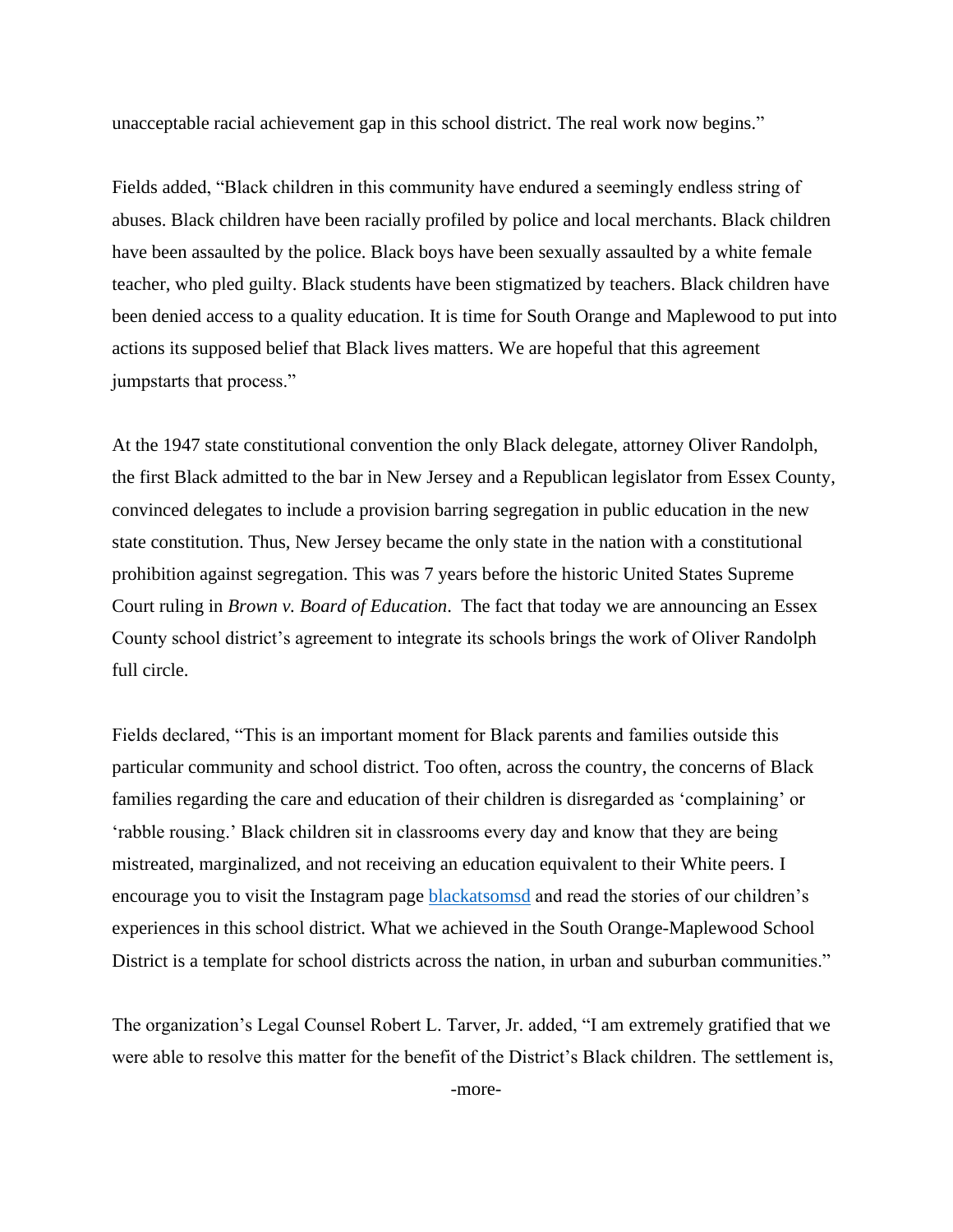I believe, landmark in its scope and represents what can be accomplished through strategic advocacy and cooperative action."

The Black Parents Workshop, Inc. filed its lawsuit in advance of the *Latino Action Network v. New Jersey* lawsuit that challenges statewide public-school segregation in the state. Settlement discussions in that lawsuit have broken down, leaving the matter of public-school segregation ripe for challenges at the district level. Fields said, "We hope the public will not sit back and wait for a larger consensus to develop on desegregating schools and addressing systemic barriers harming Black children in New Jersey. It is incumbent upon individual communities to declare their intent to educate all children in an integrated environment in keeping with federal and state law."

The settlement agreement includes monitoring of the South Orange-Maplewood School District by retired New Jersey Supreme Court Justice John E. Wallace, Jr., counsel to the law firm Brown & Connery, LLP. Justice Wallace will monitor the district's integration plan and programs implemented to support Black students' success. Fields remarked, "Justice Wallace is one of the most respected members of the New Jersey Bar who has served on the state's highest court. He is uniquely qualified to serve in this role as monitor and the school district and community will be aided tremendously by his input and guidance."

Tarver observed, "Since the filing of our lawsuit, the South Orange-Maplewood School District has taken some steps to remedy some of the issues we raised in our complaint, including; the reassignment of principals we identified as ill-equipped to meet equity goals, moving toward the full implementation of the state-mandated Amistad Black History curriculum, and ceasing the practice of calling police into Columbia High School for disputes best handled by school staff. We have also had two successive superintendents acknowledge our claim that the district's K-5 elementary schools are unlawfully racially segregated. These steps are commendable and should point us in the direction of larger systemic reforms."

The Black Parents Workshop, Inc. was founded in 2014 after the experience of a South Orange-Maplewood School District Black student Jordan Fields, whose parents, with the assistance of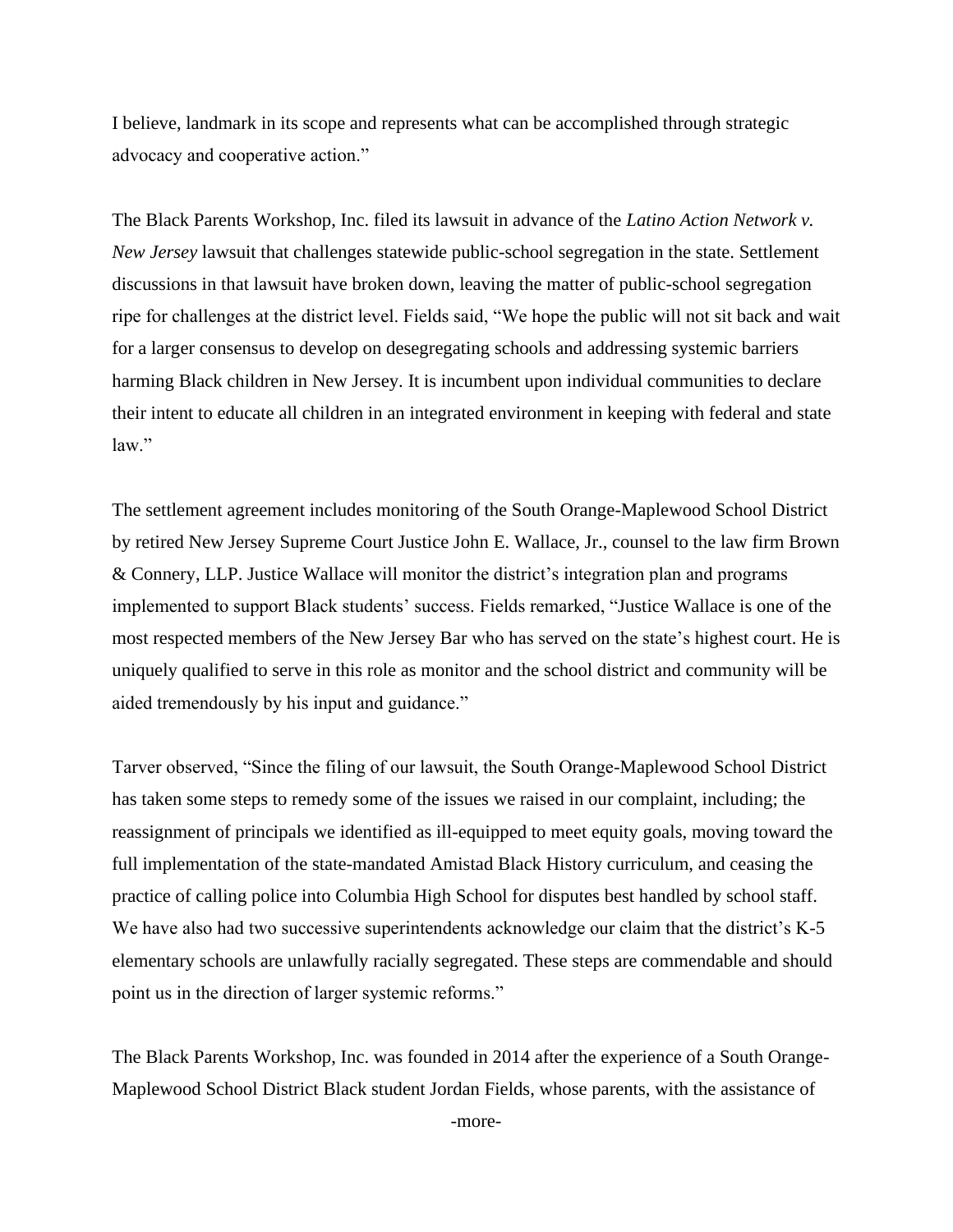the ACLU and the UCLA Civil Rights Project, filed a complaint against the district with the U.S. Department of Education Office for Civil Rights. Jordan had been denied entry into advancedlevel mathematics courses despite having met all the existing criteria at the time for inclusion. Following the settlement of that complaint, Jordan's father, Walter Fields, joined a small group of Black parents and launched the Black Parents Workshop, Inc.

Fields remarked, "We are indebted to Attorney Robert Tarver for his commitment and passion in pursuing substantive remedies for Black children in the South Orange-Maplewood School District. I have known Mr. Tarver for decades, we once served side-by-side as contributors on MSNBC, and his work as a legal analyst and anchor for television networks is well known within the legal profession. He answered our call when we had a Columbia High School student, a victim of an assault by the Maplewood police, and represented that young man successfully. The Black Parents Workshop is fortunate to have him guide our legal strategy and we look forward to working together going forward."

Fields added, "We also want to thank our experts who helped guide our advocacy during this process. They include Dr. Ryan W. Coughlan, who conducted an extensive statistical analysis of segregation in the school district and residential segregation in the two towns. We are also indebted to nationally recognized and award-winning educator Dr. Carol Burris, who has been a source of information and support dating back to our visit to South Side High School in Rockville Centre, Long Island when she served as principal of that school; noted for its success in ending academic tracking and closing the achievement gap. I must also thank Dr. Michelle Fine, who I have known for years and who is well versed on issues confronting Black students in the South Orange-Maplewood School District. Our efforts were substantially aided by having access to these scholars."

From its founding the Black Parents Workshop, Inc, sought to work with the South Orange-Maplewood School District to eliminate the practice of academic tracking, the targeting of Black students for disciplinary infractions, the failure to implement the state-mandated Amistad Black History curriculum, the dearth of Black teachers in the district and the insensitivity of key administrators to the needs of Black students. Our efforts included advocating for open and

-more-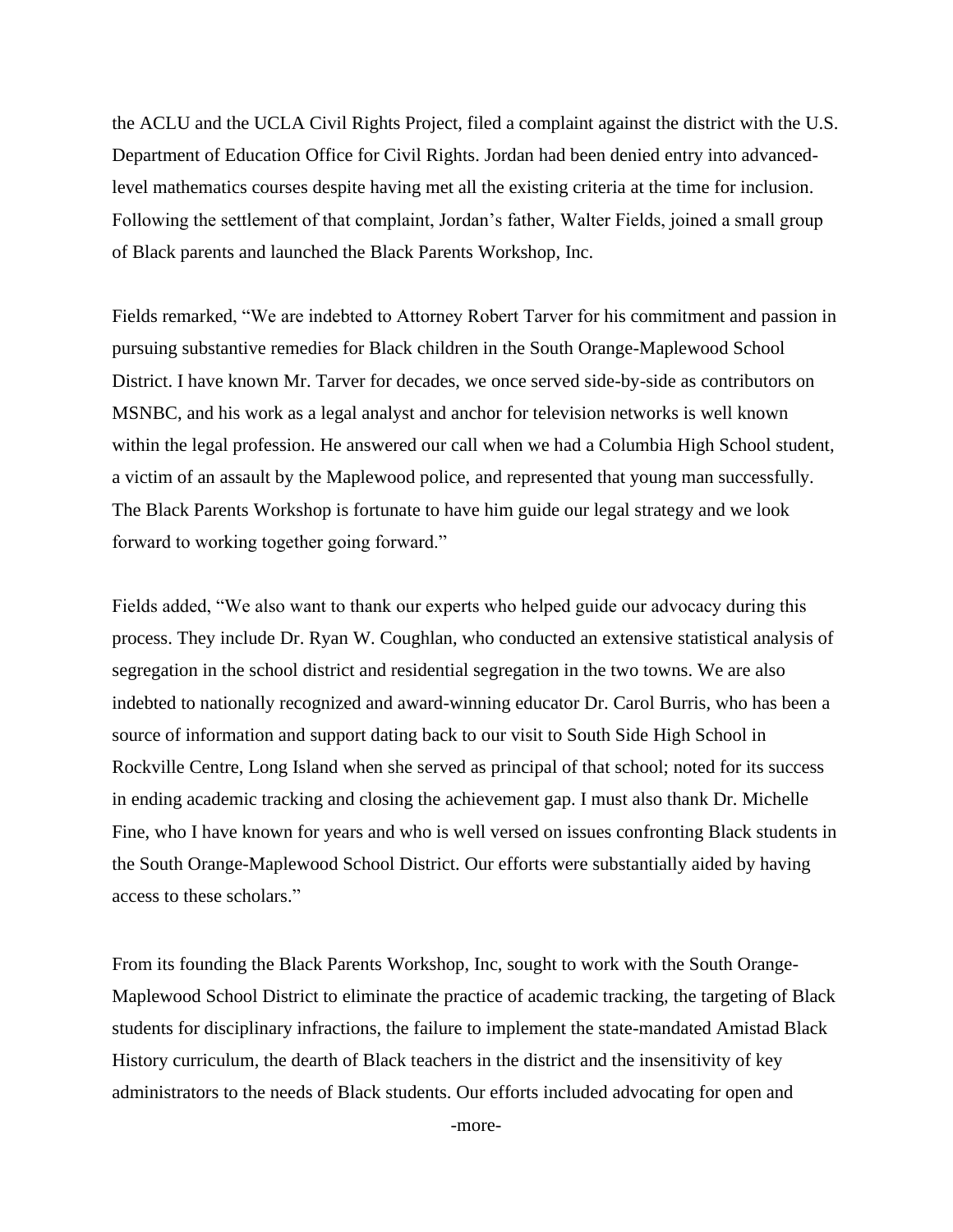unrestricted access to all classes offered in Columbia High School, bringing district personnel to South Side High School in Rockville Centre, Long Island to observe a school that has been successful in closing the achievement gap, additional visits to equity-focused schools in Silver Spring, Maryland and Jersey City, New Jersey, arranging a meeting with the School of Education and Urban Studies at Morgan State University to discuss creating a pipeline to recruit Black teachers and meeting with the NAACP Legal Defense and Educational Fund to discuss the civil rights organization's willingness to assist the district. The Black Parents Workshop also supported the creation of the Black Student Union at Columbia High School and sponsored a student-run Board of Education candidates' debate during the 2017 local election.

The Black Parents Workshop, Inc., filed a lawsuit in 2018 against the district in U.S. District Court in the District of New Jersey. The lawsuit alleged Black students' lack of access to advanced level courses in Columbia High School, racial disparities in student discipline in the district's schools, the segregation of the district's K-5 elementary schools as a violation of federal and state law, the lack of supports for Black students seeking to enroll in advanced-level courses, the failure to fully implement the state-mandated Amistad Black history curriculum and the lack of transparency in publicly reporting instances of student discipline and the racial composition of classes. The lawsuit also included several individual plaintiffs, who in their specific cases, had mistreatment in the district.

BPW founder Walter Fields noted disappointment with the South Orange-Maplewood community's desire to hold the school district legally accountable. While some groups championed integration' and others feigned 'outrage,' we encountered nothing but lip service when it came to addressing the student achievement gap and other systemic failures. We have witnessed some Academy Award worthy performances of outrage, lawn signs and banners, faux advocacy, and Facebook social justice but a quiet complicity with a system that undermines Black children. Talk is cheap and through the years we have heard a lot of cheap talk in South Orange and Maplewood. This is why I want to give special recognition to Board Member Johanna Wright for her tireless and courageous advocacy for equity. Board Member Wright has consistently spoken up while others have remained silent and she has too often come under attack by factions of this community that have invested little time, work, or effort to champion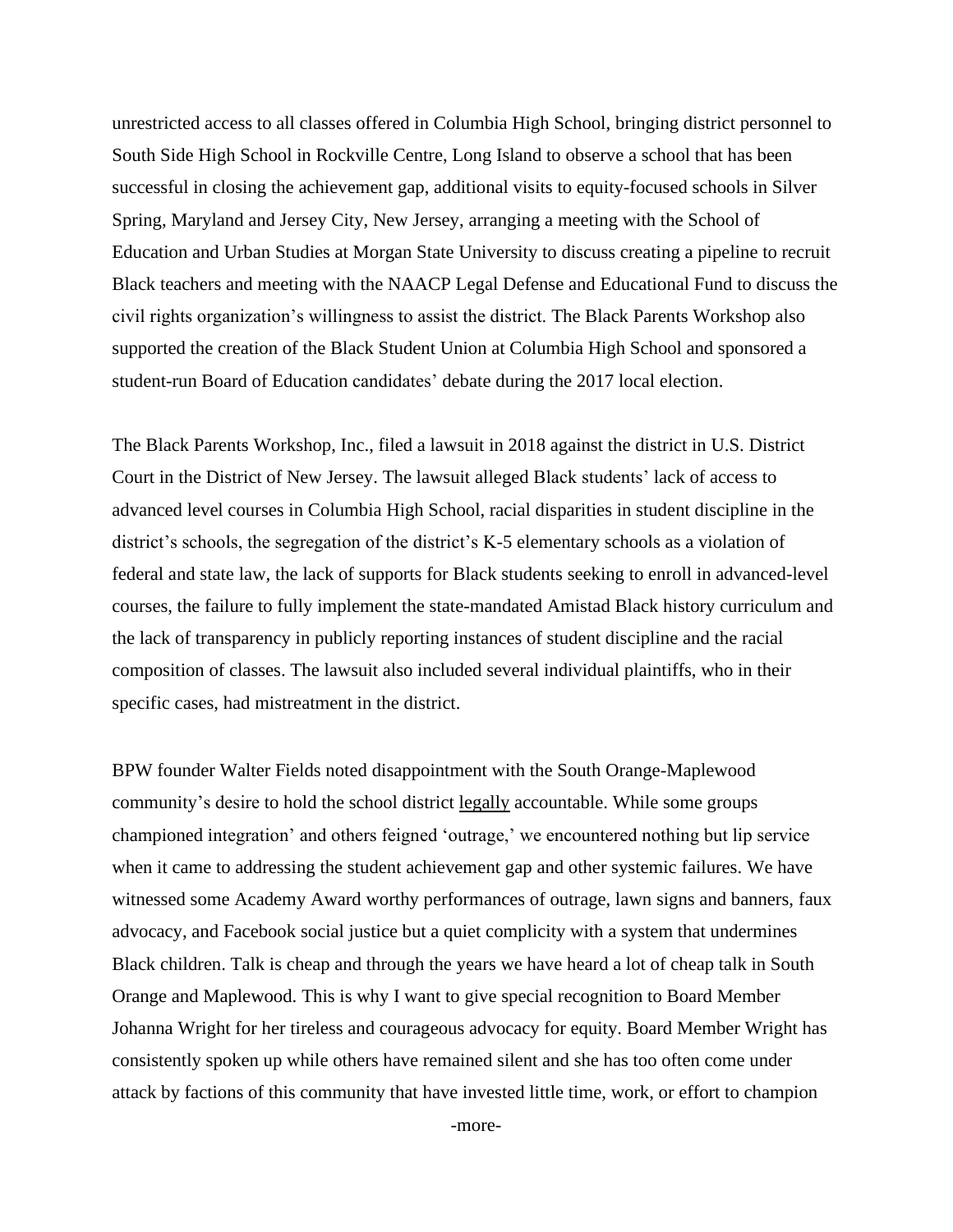the cause of Black children. We must also give thanks and show our appreciation to Columbia High School teacher T J Whitaker, who has been a strong advocate for our children, an excellent teacher, and a voice of conscience in our community. The district would be well-served to provide T J a leadership role in equity efforts related to this Agreement. We also want to thank former South Orange Trustee Deborah Davis-Ford who was supportive of our work and showed real leadership in confronting an ill-advised Black history lesson taught in one of our elementary schools. We would also like to acknowledge and thank former interim Superintendent Dr. Thomas Ficarra for his work and commitment toward equity. Dr. Ficarra is a man of his word and acted honorably during his tenure as the leader of this school district. We sincerely appreciate his service to our children. Lastly, I want to thank school Board counsel David Rubin, Esq. and Howard Mankoff, Esq. for their professionalism and the leadership they exhibited during this exhaustive process. This was never a contentious or adversarial negotiation and both men acted ethically in their determination to resolve this litigation."

Attorney Tarver reflected, "As we witnessed during our fight on behalf of Black children who were assaulted by the Maplewood police, the reality of living while Black for children in suburban communities like South Orange and Maplewood is fraught with obstacles and challenges. This litigation was never about money, as some alleged, but it was about securing an equitable future for Black children. This settlement represents the end of a legal dispute and the beginning of an accountability process. The Black Parents Workshop Inc. will remain vigilant and hold those elected to oversee the education of our children accountable to the fullest extent of the law."

Current Black Parents Workshop Chairman James H. Davis, III. has been instrumental in the revision of the school district's Student Code of Conduct and focused on compliance issues within the district as it relates to Board of Education policies.

Davis declared, "As a homeowner, parent of Black children in the South Orange-Maplewood School District and attorney, I view this settlement agreement as an opportunity for the school district to engage in an honest, open and transparent relationship with Black families in the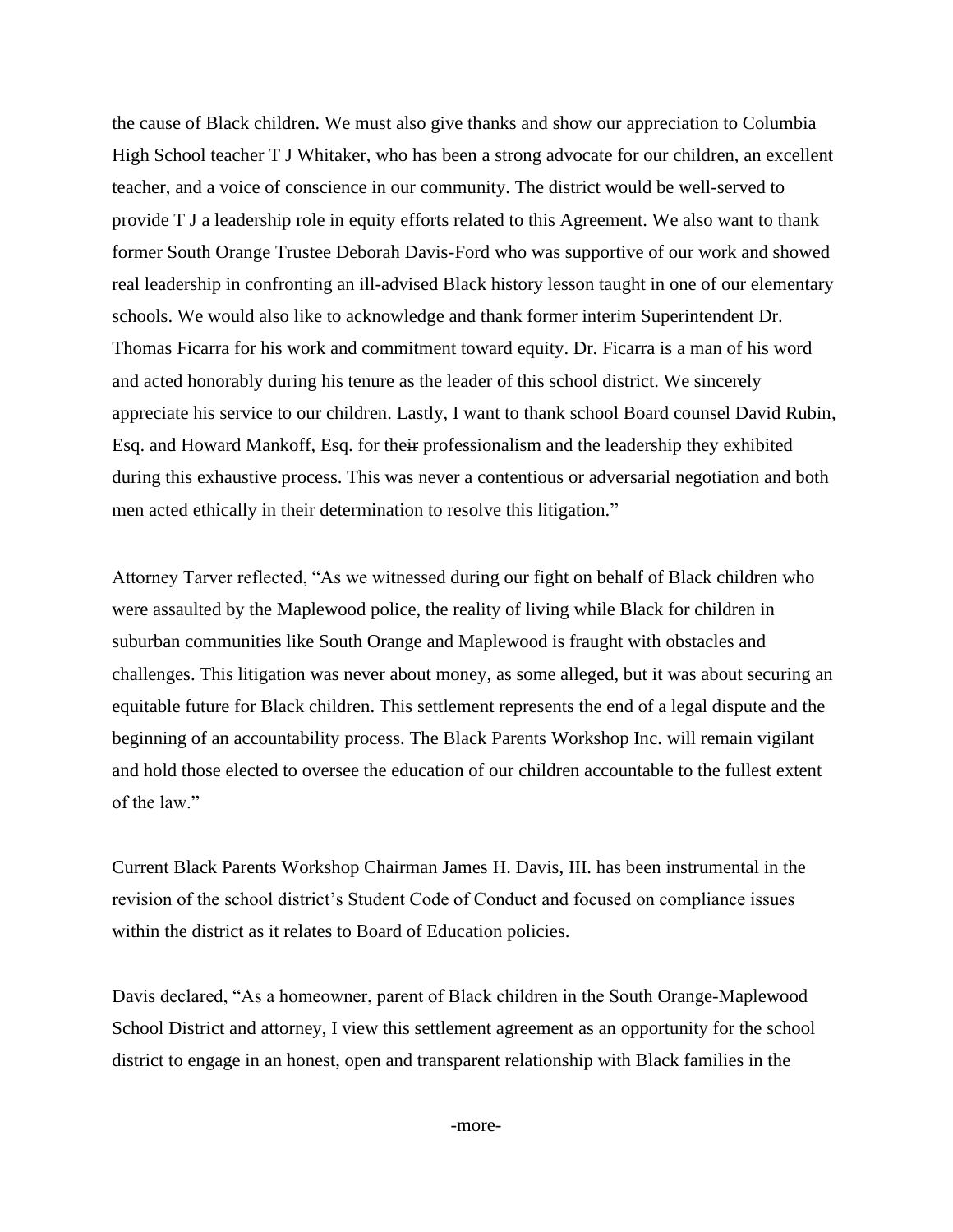communities of South Orange and Maplewood. When you look at the declining numbers of Black families in our two towns and how our towns have become noticeably White and homogeneous in recent years, no one can deny that the status of our public schools is the cause of the re-segregation of our community. Perhaps by rehabilitating our public-school district we can once again be the type of community that is attractive to Black families."

Black Parents Workshop Trustee Narda Chisholm Greene shared that sentiment. My joining the Board of this organization was in the spirit of wanting to see substantive change in the South Orange-Maplewood School District. The time had come to end from going School Board election to School Board election and never seeing any real change in the district's regard for Black children. Today is the start of that substantive change."

Black Parents Workshop Founder Walter Fields reflected, "With this agreement I have completed my mission and will resign from the Board of the Black Parents Workshop, and all activity with the group, effective July 17, and leave the organization fully in the capable hands of James H. Davis, III. It is now incumbent upon Black parents in these two middle-class suburban communities to fight for their children and to stop assuming that their class status assures that their children will receive a quality education. We must end the hypocrisy in the towns of South Orange and Maplewood. For too long, many middle-class Black parents in South Orange and Maplewood have been quietly complacent in reacting to the mistreatment of their children. Our Black children have been vocal about their mistreatment. It is time parents and the community started to listen. White residents must take responsibility for their silence and stop trading upon their privilege to the detriment of Black children and Black families in the two communities. Local organizations must stop pretending that they stand for justice and equity when they are really nothing but self-serving social media clubs and never confront patterns of discrimination and institutions that harm Black children. Not one community group stepped up to file a brief in support of this litigation, including the Community Coalition on Race. In fact, more energy was spent on childish attacks upon the leadership of the Black Parents Workshop. No faith leader in the two communities took a stand on the issues we raised in this litigation. That is a failure of moral leadership. Local groups have been complicit in the harm done to our children. And, the